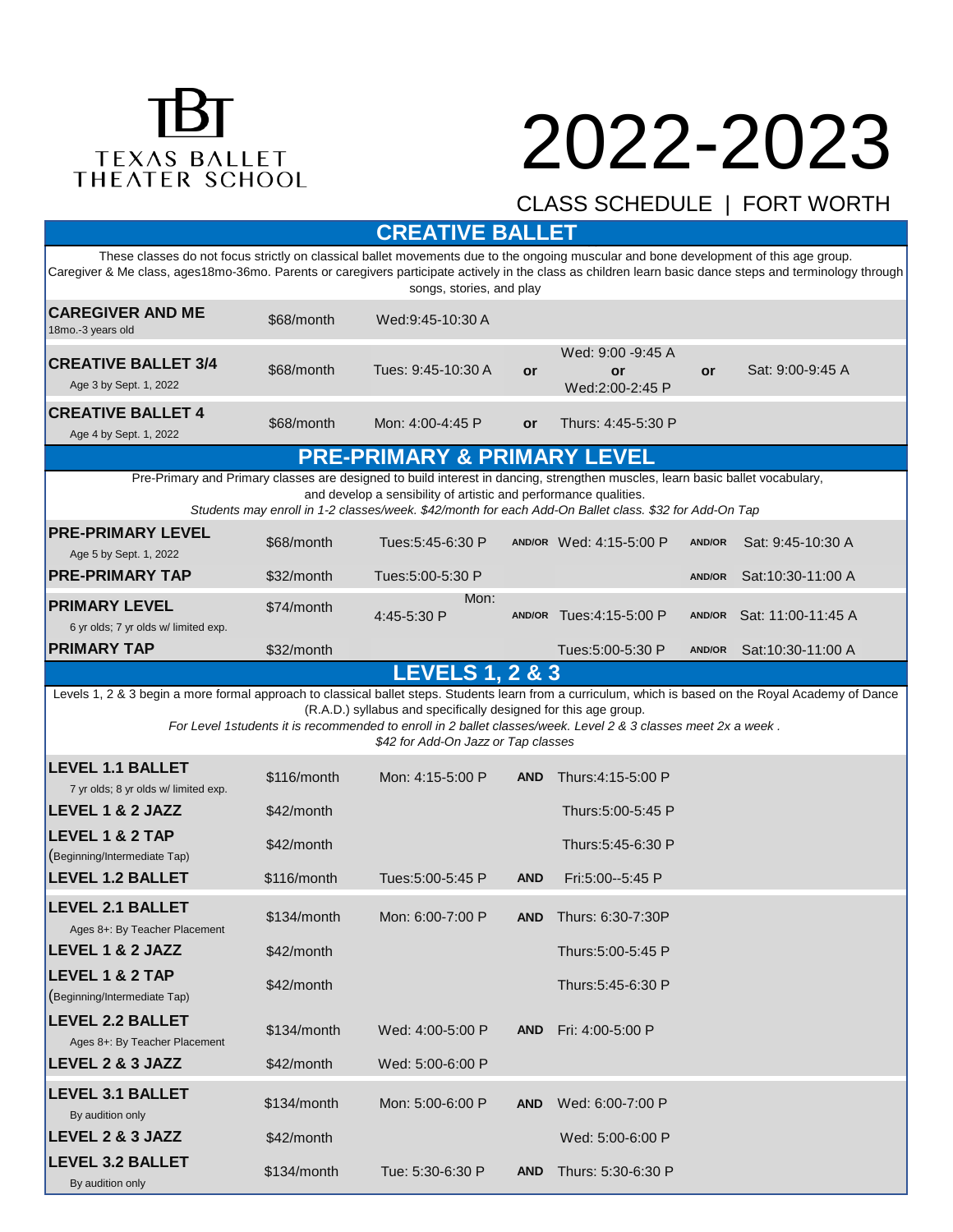| <b>OPEN SCHOOL PROGRAM</b>                                                                                                                                                                                                                                                                        |            |                                          |                    |  |  |  |  |
|---------------------------------------------------------------------------------------------------------------------------------------------------------------------------------------------------------------------------------------------------------------------------------------------------|------------|------------------------------------------|--------------------|--|--|--|--|
| Jazz and Tap are offered as optional classes to supplement students' ballet training and to introduce new styles of movement.<br>The Boys class is in place to allow young men to explore the athleticism of men's dance.<br>Open School classes do not require enrollment in the ballet program. |            |                                          |                    |  |  |  |  |
| LEVEL 1 & 2 JAZZ<br>Ages 7-8                                                                                                                                                                                                                                                                      |            | \$84/month OR \$42/month as Add-On Class | Thurs: 5:00-5:45 P |  |  |  |  |
| LEVEL 2 & 3 JAZZ<br>$Ages 8-12$                                                                                                                                                                                                                                                                   | \$84/month | OR \$42/month as Add-On Class            | Wed: 5:00-6:00 P   |  |  |  |  |
| <b>MUSICAL THEATER</b><br>$Ages 8-12$                                                                                                                                                                                                                                                             | \$84/month | OR \$42/month as Add-On Class            | Thurs: 7:30-8:15 P |  |  |  |  |
| <b>BEG/INTERMEDIATE TAP</b><br>$Ages 8-12$                                                                                                                                                                                                                                                        | \$84/month | OR \$42/month as Add-On Class            | Thurs: 5:45-6:30 P |  |  |  |  |
| <b>BOYS CLASS</b><br>Ages 7-12. 7 by Sept. 1, 2022                                                                                                                                                                                                                                                | \$62/month | OR \$18/month as Add-On Class            | Tues: 7:30-8:15 P  |  |  |  |  |
| <b>100% VIRTUAL OPTIONS AVAILABLE</b><br>100% VIRTUAL options available at a 20% reduction in tuition. Contact campus directly for enrollment information.                                                                                                                                        |            |                                          |                    |  |  |  |  |

*schedule subject to change*